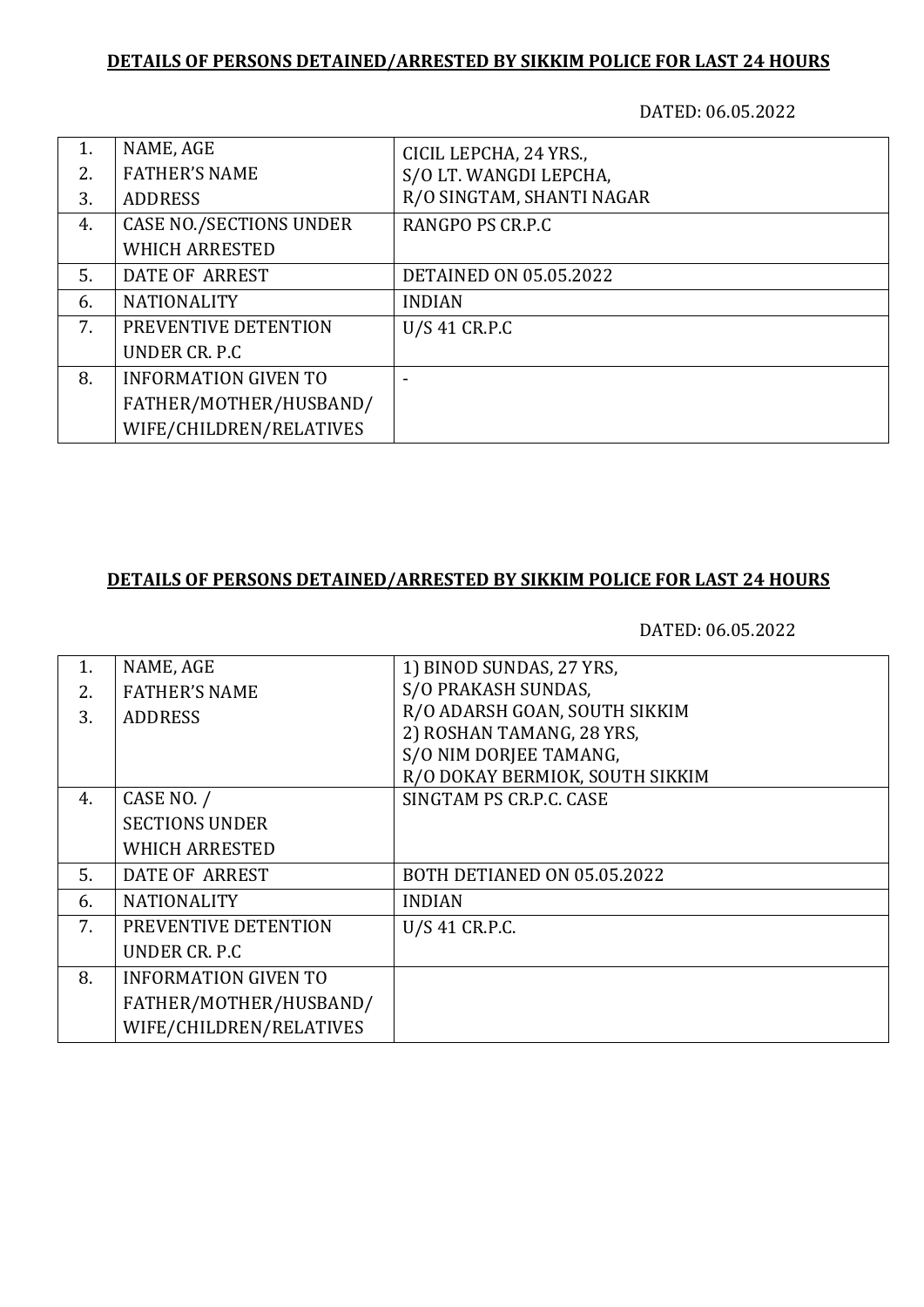# **DETAILS OF PERSONS DETAINED/ARRESTED BY SIKKIM POLICE FOR LAST 24 HOURS**

DATED: 06.05.2022

| 1. | NAME, AGE                   | <b>PREVENTIVE ACTION:</b>        |
|----|-----------------------------|----------------------------------|
| 2. | <b>FATHER'S NAME</b>        | (I) (1) SUNDEEP CHETTRI, 27 YRS, |
| 3. | <b>ADDRESS</b>              | S/O BIMAL CHETTRI,               |
|    |                             | R/O RANIPOOL, SIKKIM             |
|    |                             | (2) BEWASH RAI, 23 YRS,          |
|    |                             | S/O BIKASH RAI,                  |
|    |                             | R/O CHUMBUNG,                    |
|    |                             | A/P LALL BAZAAR, GANGTOK, SIKKIM |
|    |                             | (II) AMAR TAMANG, 33 YRS,        |
|    |                             | S/O MANGAL SINGH TAMANG,         |
|    |                             | R/O ARITHANG, GANGTOK, SIKKIM    |
| 4. | CASE NO. /                  | <b>SADAR PS CR.PC. CASE</b>      |
|    | <b>SECTIONS UNDER</b>       |                                  |
|    | <b>WHICH ARRESTED</b>       |                                  |
| 5. | DATE OF ARREST              | ALL DETAINED ON 05.05.2022       |
| 6. | <b>NATIONALITY</b>          | <b>INDIAN</b>                    |
| 7. | PREVENTIVE DETENTION        | (I) U/S 41 CR.P.C                |
|    | UNDER CR. P.C.              | (II) U/S 202 CMV ACT, 1988       |
| 8. | <b>INFORMATION GIVEN TO</b> |                                  |
|    | FATHER/MOTHER/HUSBAND/      |                                  |
|    | WIFE/CHILDREN/RELATIVES     |                                  |

### **DETAILS OF PERSONS DETAINED/ARRESTED BY SIKKIM POLICE FOR LAST 24 HOURS**

DATED: 06.05.2022

| 1. | NAME, AGE                   | WONGCHUK BHUTIA, 31YEARS,        |
|----|-----------------------------|----------------------------------|
| 2. | <b>FATHER'S NAME</b>        | S/O LAKHO BHUTIA,                |
| 3. | <b>ADDRESS</b>              | R/O RAYONG, SARDONG SOUTH SIKKIM |
| 4. | CASE NO. /                  | RABONG PS CR.P.C CASE            |
|    | <b>SECTIONS UNDER</b>       |                                  |
|    | <b>WHICH ARRESTED</b>       |                                  |
| 5. | DATE OF ARREST              | <b>DETAINED ON 05.05.2022</b>    |
| 6. | <b>NATIONALITY</b>          | <b>INDIAN</b>                    |
| 7. | PREVENTIVE DETENTION        | U/S 151 CR.PC.                   |
|    | UNDER CR. P.C               |                                  |
| 8. | <b>INFORMATION GIVEN TO</b> |                                  |
|    | FATHER/MOTHER/HUSBAND/      |                                  |
|    | WIFE/CHILDREN/RELATIVES     |                                  |